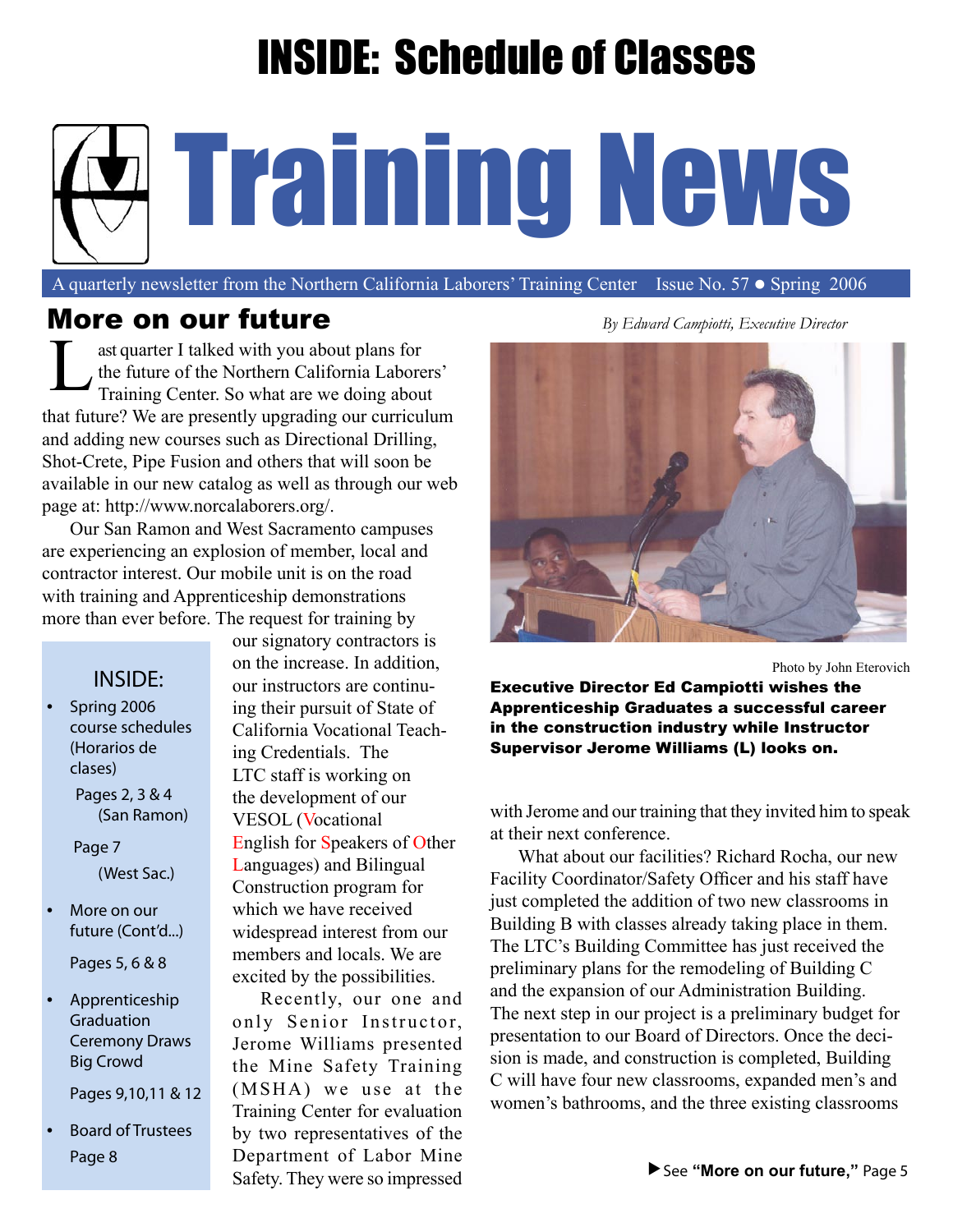#### TERENCE J. O'SULLIVAN LABORERS' TRAINING CENTER Schedule of Courses, SAN RAMON CAMPUS (Horario de Clases) April 3 through June 30, 2006

| <b>COURSES</b>                                                                                                                                                                                                                                                                                                                                                                                                                                                        | <b>DATES</b>                                                                                                                                                                                                                                                                                     | <b>LENGTH</b>                                                                                                                               | <b>PREREQUISITE</b>                                                                                                                                                                                                                 |
|-----------------------------------------------------------------------------------------------------------------------------------------------------------------------------------------------------------------------------------------------------------------------------------------------------------------------------------------------------------------------------------------------------------------------------------------------------------------------|--------------------------------------------------------------------------------------------------------------------------------------------------------------------------------------------------------------------------------------------------------------------------------------------------|---------------------------------------------------------------------------------------------------------------------------------------------|-------------------------------------------------------------------------------------------------------------------------------------------------------------------------------------------------------------------------------------|
| <b>APPRENTICESHIP</b>                                                                                                                                                                                                                                                                                                                                                                                                                                                 |                                                                                                                                                                                                                                                                                                  |                                                                                                                                             |                                                                                                                                                                                                                                     |
| Apprenticeship Follow-up<br>Apprenticeship Follow-up<br>Apprenticeship Initial<br>Apprenticeship Initial<br>Apprenticeship Initial<br>Apprenticeship Initial<br>Apprenticeship Hod Carrier Initial                                                                                                                                                                                                                                                                    | April 10 - April 21<br>April 24 - May 5<br>April 3 - April 21<br>April 17 - May 5<br>May 1 - May 19<br>June 12 - June 30<br>April 24 - May 12                                                                                                                                                    | 2 Weeks<br>2 Weeks<br>3 Weeks<br>3 Weeks<br>3 Weeks<br>3 Weeks<br>3 Weeks                                                                   | <b>Registered Apprentices</b><br><b>Registered Apprentices</b><br><b>Registered Apprentices</b><br><b>Registered Apprentices</b><br><b>Registered Apprentices</b><br><b>Registered Apprentices</b><br><b>Registered Apprentices</b> |
| <b>CONSTRUCTION</b>                                                                                                                                                                                                                                                                                                                                                                                                                                                   |                                                                                                                                                                                                                                                                                                  |                                                                                                                                             |                                                                                                                                                                                                                                     |
| <b>Asphalt Paving Techniques</b><br>Bilingual Construction Communication<br>Bilingual Construction Communication<br><b>Blueprint Reading</b><br><b>Blueprint Reading</b><br><b>Blueprint Reading</b><br><b>Blueprint Reading</b><br>Chainsaw & Clearing<br><b>Concrete Coring &amp; Saw Cutting</b><br><b>Concrete Coring &amp; Saw Cutting</b><br><b>Fundamentals of Construction</b><br><b>Grade Checking</b><br>Rigging & Signaling<br><b>Shotcrete Techniques</b> | June 19 - June 30<br>May 30 - May 31 (5 PM start)<br>June 15 - June 16<br>April 6 - April 7<br>May 11 - May 12<br>June 20 - June 21<br>June 29 - June 30<br>June 1 - June 2<br>May 9 - May 10<br>May 30 - May 31<br>May 15 - May 26<br>May 30 - May 31<br>June 12 - June 16<br>June 12 - June 23 | 2 Weeks<br>2 Days<br>2 Days<br>2 Days<br>2 Days<br>2 Days<br>2 Days<br>2 Days<br>2 Days<br>2 Days<br>2 Weeks<br>2 Days<br>1 Week<br>2 Weeks | N/A<br>N/A<br>N/A<br>N/A<br>N/A<br>N/A<br>N/A<br>N/A<br>N/A<br>N/A<br>N/A<br>N/A<br>N/A<br>N/A                                                                                                                                      |
| <b>EQUIPMENT</b>                                                                                                                                                                                                                                                                                                                                                                                                                                                      |                                                                                                                                                                                                                                                                                                  |                                                                                                                                             |                                                                                                                                                                                                                                     |
| <b>Aerial Work Platform</b><br><b>Forklift Certification (Advanced)</b><br><b>Forklift Certification (Beginner)</b><br>Forklift Certification (Beginner)<br><b>Forklift Certification (Beginner)</b><br>Skid-Steer Loader (Advanced)<br>Skid-Steer Loader (Advanced)<br>Skid-Steer Loader (Beginner)<br>Skid-Steer Loader (Beginner)<br>Skid-Steer Loader (Beginner)                                                                                                  | May 18, June 1 & June 22<br>April 4, May 16 & May 23<br>April 3 - April 7<br>May 22 - May 26<br>June 19 - June 23<br>April 6, April 26 & May 25<br>June 14 & June 27<br>April 24 - April 28<br>May 8 - May 12<br>June 26 - June 30                                                               | 1 Day Each<br>1 Day Each<br>1 Week<br>1 Week<br>1 Week<br>1 Day Each<br>1 Day Each<br>1 Week<br>1 Week<br>1 Week                            | N/A<br>Experience required<br>N/A<br>N/A<br>N/A<br><b>Experience Required</b><br><b>Experience Required</b><br>N/A<br>N/A<br>N/A                                                                                                    |

**IMPORTANT REMINDER:** Please note that our class hours have changed. Registration for all courses is from 6:00 to 7:00 AM the first day of classes. After the first day, classes begin promptly at 6:30 AM and are conducted from 6:30 AM to 3:00 PM. Those arriving late will NOT be accepted. **RECORDATORIO IMPORTANTE:** Les queremos informar que nuestro horario de clases de entrenamiento ha cambiado. La registración el primer dia de clases se va a conducir de las 6:00 a las 7:00 de la mañana. Despues del primer dia, las clases empezarán puntualmente a las 6:30 de la mañana y terminarán a las 3:00 de la tarde. Las personas que lleguen tarde no serán aceptadas. Si ustedes tienen alguna pregunta acerca del contenido de éste boletín, por favor comuniquense con su Local o con la escuela de entrenamiento.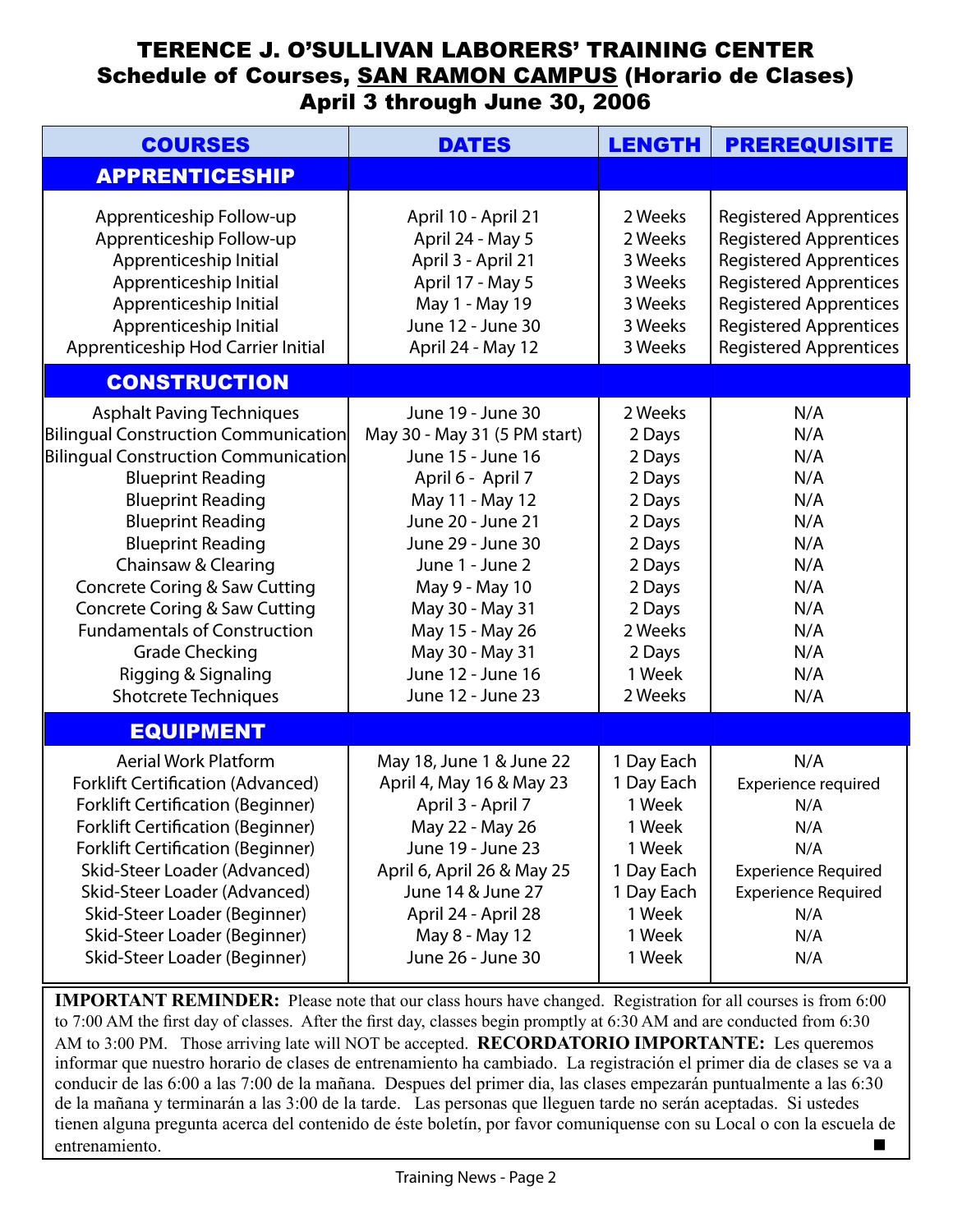#### TERENCE J. O'SULLIVAN LABORERS' TRAINING CENTER Schedule of Courses, SAN RAMON CAMPUS (Horario de Clases) April 3 through June 30, 2006

| <b>COURSES</b>                                                                                                                                                                                                                                                                                                                                                                                                                                                                                                                                                                                                  | <b>DATES</b>                                                                                                                                                                                                                                                                                                                                                                                                                  |                                                                                                                                                                                                                                               | <b>PREREQUISITE</b>                                                                                                                                                                                                           |
|-----------------------------------------------------------------------------------------------------------------------------------------------------------------------------------------------------------------------------------------------------------------------------------------------------------------------------------------------------------------------------------------------------------------------------------------------------------------------------------------------------------------------------------------------------------------------------------------------------------------|-------------------------------------------------------------------------------------------------------------------------------------------------------------------------------------------------------------------------------------------------------------------------------------------------------------------------------------------------------------------------------------------------------------------------------|-----------------------------------------------------------------------------------------------------------------------------------------------------------------------------------------------------------------------------------------------|-------------------------------------------------------------------------------------------------------------------------------------------------------------------------------------------------------------------------------|
| <b>ENVIRONMENTAL</b>                                                                                                                                                                                                                                                                                                                                                                                                                                                                                                                                                                                            |                                                                                                                                                                                                                                                                                                                                                                                                                               |                                                                                                                                                                                                                                               |                                                                                                                                                                                                                               |
| Asbestos Worker Initial<br><b>Hazardous Waste Re-Certification</b><br><b>Hazardous Waste Re-Certification</b><br><b>Hazardous Waste Re-Certification</b><br>Hazardous Waste Removal<br>Hazardous Waste Removal<br>Lead Re-Certification (English)<br>Lead Re-Certification (Spanish)<br>Lead Worker Initial (English)<br>Lead Worker Initial (English)<br>Lead Worker Initial (English)<br>Lead Worker Initial (Spanish)                                                                                                                                                                                        | June 19 - June 23<br>April 3<br>April 11 - April 12 (5 PM start)<br>April 27, May 11 & June 1<br>May 1 - May 5<br>June 12 - June 23<br>April 21 & June 2<br>June 27<br>April 18 - April 20<br>May 22 - May 24<br>June 21 - June 23<br>May 2 - May 5                                                                                                                                                                           | 1 Week<br>1 Day<br>2 Days<br>1 Day Each<br>1 Week<br>1 Week<br>1 Day Each<br>1 Day<br>3 Days<br>3 Days<br>3 Days<br>4 Days                                                                                                                    | N/A<br>Valid Certificate Required<br>Valid Certificate Required<br>Valid Certificate Required<br>200 hours worked<br>200 hours worked<br>Valid Certificate Required<br>Valid Certificate Required<br>N/A<br>N/A<br>N/A<br>N/A |
| <b>SAFETY</b>                                                                                                                                                                                                                                                                                                                                                                                                                                                                                                                                                                                                   |                                                                                                                                                                                                                                                                                                                                                                                                                               |                                                                                                                                                                                                                                               |                                                                                                                                                                                                                               |
| <b>BATC (Refinery Safety)</b><br><b>BATC (Refinery Safety)</b><br><b>Confined Space</b><br><b>Fire Watch</b><br><b>Fire Watch</b><br>First Aid/ CPR<br>First Aid/ CPR<br>First Aid/ CPR<br><b>Flagging Certification</b><br><b>Flagging Certification</b><br><b>Flagging Certification</b><br><b>Flagging Certification</b><br><b>Flagging Certification</b><br><b>OSHA 10-Hour Orientation</b><br><b>OSHA 10-Hour Orientation</b><br><b>OSHA 10-Hour Orientation</b><br><b>Scaffold User</b><br><b>Traffic Control</b><br><b>Traffic Control</b><br><b>Traffic Control</b><br><b>Traffic Control (English)</b> | April 4, April 25 & May 10<br>May 25 & June 20<br>June 28<br>April 12 & May 3<br>May 24 & June 21<br>April 5<br>April 14 (5 PM start)<br>May 3, June 2, 23 & 29<br>April 4<br>April 13 (5 PM start)<br>April 28, May 2 & May 12<br>May 19, May 26 & May 30<br>June 16 & June 30<br>April 6 - April 7<br>May 8 - May 9<br>May 30 - May 31<br>June 13<br>April 7<br>April 10 (5 PM start)<br>May 5, 24, 31 & June 15<br>June 28 | 1 Day Each<br>1 Day Each<br>1 Day<br>4 Hours Each<br>4 Hours Each<br>1 Day<br>1 Day<br>1 Day Each<br>1 Day<br>1 Day<br>1 Day Each<br>1 Day Each<br>1 Day Each<br>2 Days<br>2 Days<br>2 Days<br>1 Day<br>1 Day<br>1 Day<br>1 Day Each<br>1 Day | N/A<br>N/A<br>N/A<br>N/A<br>N/A<br>N/A<br>N/A<br>N/A<br>N/A<br>N/A<br>N/A<br>N/A<br>N/A<br>N/A<br>N/A<br>N/A<br>N/A<br>N/A<br>N/A<br>N/A<br>N/A                                                                               |
| <b>WELDING</b>                                                                                                                                                                                                                                                                                                                                                                                                                                                                                                                                                                                                  |                                                                                                                                                                                                                                                                                                                                                                                                                               |                                                                                                                                                                                                                                               |                                                                                                                                                                                                                               |
| <b>Advanced Arc Welding</b><br><b>Basic Arc Welding</b><br>MIG Welding<br>Oxy Torch Cutting                                                                                                                                                                                                                                                                                                                                                                                                                                                                                                                     | May 8 - June 30<br>May 8 - June 30<br>April 10 - April 14<br>April 5, May 4, 17 & 30                                                                                                                                                                                                                                                                                                                                          | 6 Weeks<br>6 Weeks<br>1 Week<br>1 Day Each                                                                                                                                                                                                    | 2000 Hours Worked**<br>1000 Hours Worked<br>1000 Hours Worked<br>N/A                                                                                                                                                          |
|                                                                                                                                                                                                                                                                                                                                                                                                                                                                                                                                                                                                                 | ** Also requires a Basic Welding Certificate from the Laborers' Training Center                                                                                                                                                                                                                                                                                                                                               |                                                                                                                                                                                                                                               |                                                                                                                                                                                                                               |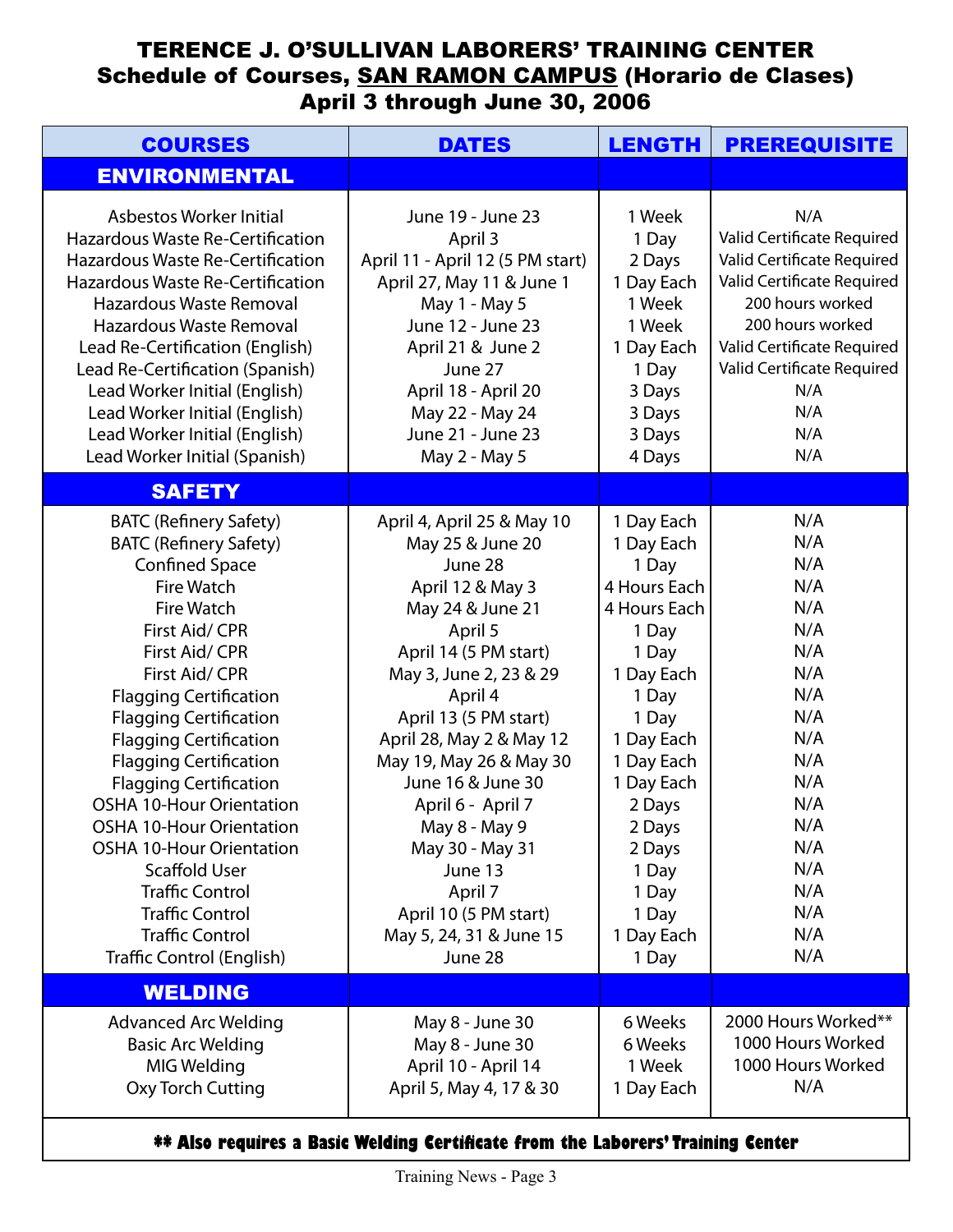#### WHY DRUG TEST?

Workers and illegal drugs are a combination that can create highly dangerous and sometimes deadly conditions in the workplace. According to statistics from the United States Department of Health and Human Services, "the average drug user costs their company \$7,000 per year through injury, lost time and rehabilitation costs. Nearly 15 percent of the United States workforce abuses drugs. That is why more and more companies are turning to tougher policies and more scientifically advanced testing methods to protect employees from exposure to substance abuse at work.

The Terence J. O'Sullivan Laborers Training Center performs drug tests on all trainees registered in classes of 40 hours or longer in length.

If you have any questions regarding our Drug Testing Policy, our address is 1001 Westside Drive, San Ramon, California 94583-4098. Our telephone number is (925) 828-2513; FAX is (925) 828-6142. Our website is http://www.norcalaborers.org.

IMPORTANT REMINDER: All trainees/apprentices are expected to be on time for all courses and to be suitably attired with work clothing and work boots. NO shorts, tank tops, or tennis shoes will be allowed in class or in the dining area. NO head gear will be allowed in the dining room. RECORDATORIO IMPORTANTE: Se les requiere a todos los estudiantes y aprendices el llegar a tiempo a todos los cursos y venir vestidos apropriadamente con ropa y botas de trabajo. Pantalones cortos, camisetas sin manga, o zapatos de tenis no serán permitidos en ninguna de las clases o en el comedor. No es permitido entrar al comedor con sombrero.

Directions to the West Sacramento Training Center: Take the HARBOR BOULEVARD exit off U.S. 50/Business 80 towards Harbor Boulevard/Port of Sacramento. Continue on Harbor Boulevard for approximately 1/2 mile. At the Industrial Boulevard intersection at the entrance to the Port, make a right and continue a half mile on Industrial. The entrance to the Laborers' Training Center is on your left at a yellow pole gate. Follow the signs to the Administration Building.

West Sacramento Training Center address is: 2901 Industrial Boulevard West Sacramento, CA 95691-3419

West Sacramento Training Center: (916) 375-0191 FAX is (916) 375-0227 E-mail: training@norcalaborers.org

Directions to the San Ramon Training Center: Take the ALCOSTA BOULEVARD WEST exit off Highway 680. After you cross the intersection at San Ramon Valley Boulevard, the road changes to Westside Drive. Stay in the straight-ahead lane and look on your left for the large sign and gate leading to the Training Center. Proceed up the hill to the Administration building (on the left).

San Ramon Training Center address is: 1001 Westside Drive San Ramon, California 94583-4098

San Ramon Training Center: (925) 828-2513 FAX is (925) 828-6142 E-mail: training@norcalaborers.org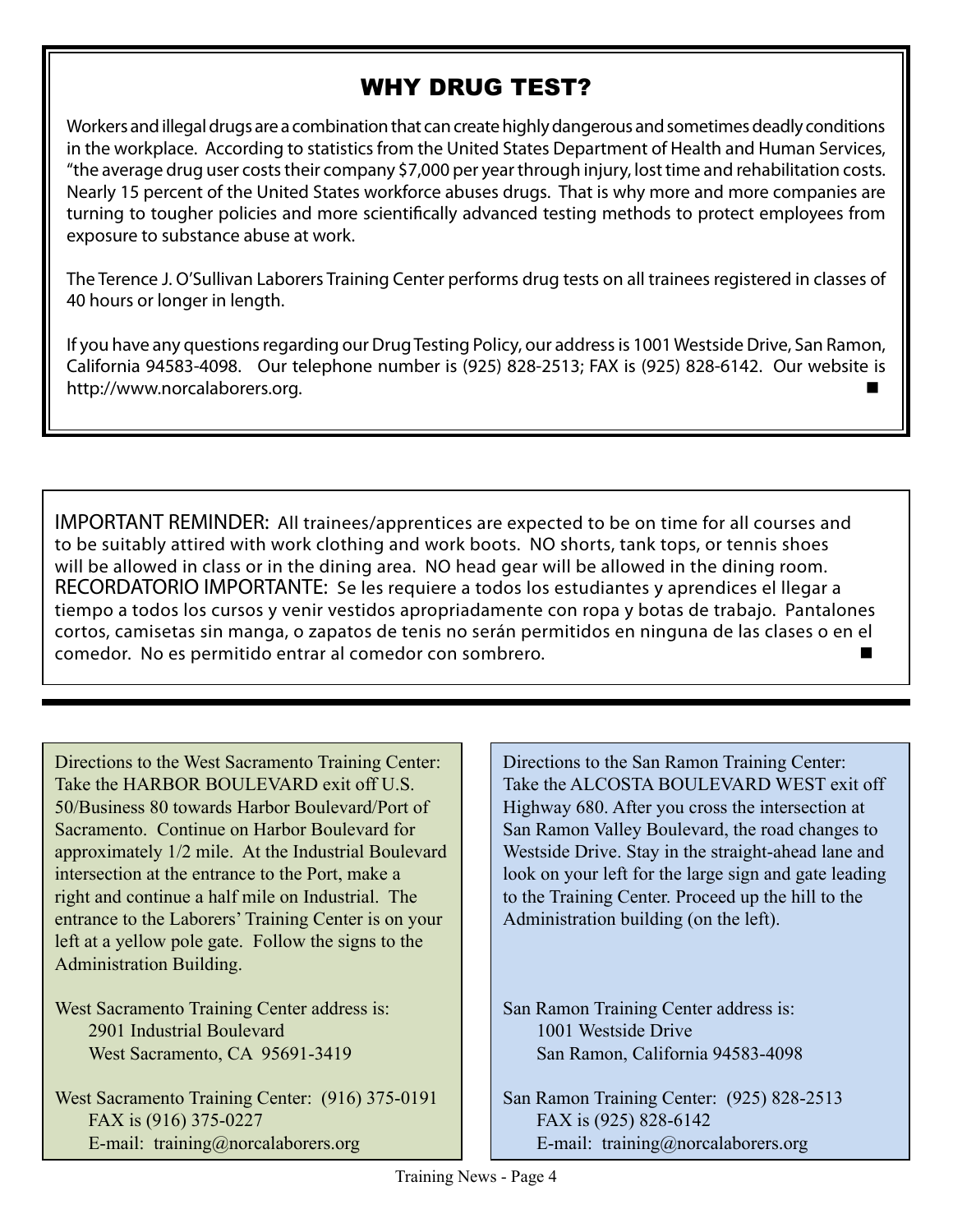#### **"More on our future**," From Page 1

will be upgraded. The expansion of the Administration Building will increase the size of the men's and women's bathrooms, and add approximately 1,800 square feet of new office space, which will allow us to consolidate the LTC staff in one location for more efficient use of our resources.

And finally Apprenticeship, because apprenticeship, whether you believe it or not, is a major component of all of our futures. On Sunday, January 29, 2006, our second annual apprenticeship graduation was held. It was an inspirational and emotional event. The graduates were allowed time to express their thoughts and by the time they were done, there were very few dry eyes in this house of labor. It was clear that the instructors and staff had been able to impart the true heart and soul of what it means to be in the family of Laborers. We were looking at the up and coming leaders of our trade and the future of the Laborers' Union.

The Terence J. O'Sullivan Laborers' Training Center is on the move. We are growing and improving. In the process we inevitably are going to experience growing pains. The staff and I are committed to overcoming any obstacles. We want



Photo by John Eterovich

José Moreno, Chairman of the Laborers' Training & Retraining Trust Fund for Northern California congratulates the new Construction Craft General Laborers at their Apprenticeship Graduation held at the Terence J. O'Sullivan Laborers' Training Center in January 2006.

to provide the finest and most up-to-date training at a modern facility for the benefit of the Northern California Laborer.



Photo by John Eterovich Victor Aguirre, Senior Apprenticeship Consultant, praises the graduating class.



Photo by John Eterovich Apprenticeship graduate Tony Romo addresses the audience.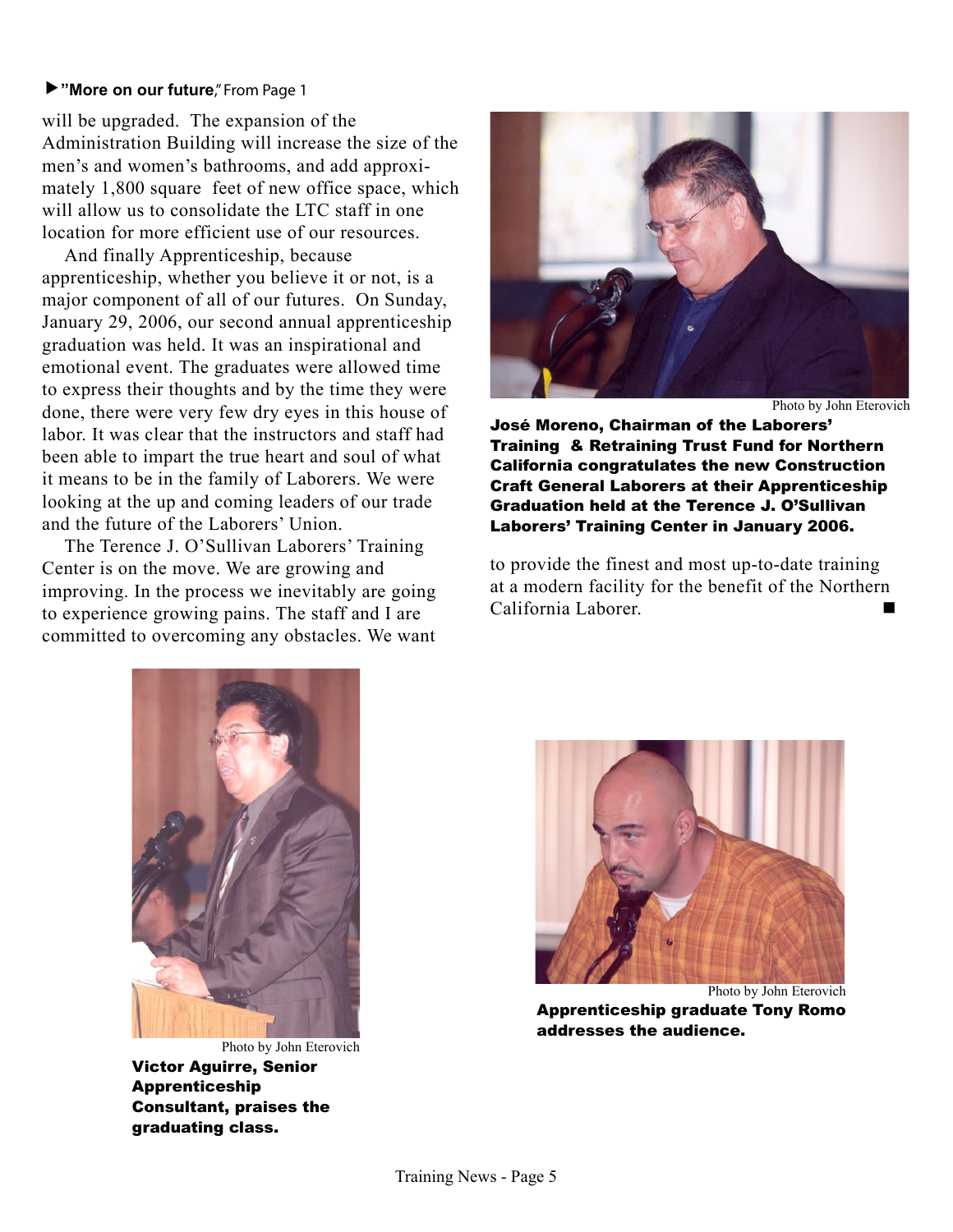# Más sobre nuestro futuro *De parte de: Edward Campiotti, Director Ejecutivo*

n el trimestre pasado hablé con ustedes sobre los planes para el futuro del Centro de Entrenamiento del Norte de California. ¿Qué es lo que estamos haciendo acerca de ese futuro? Actualmente estamos mejorando nuestro plan de estudios, añadiendo nuevos cursos y poniendo al corriente nuestro catálogo de cursos con las adiciones de nuevas clases, como la de la operación de maquinaria direccional para perforar la tierra, lanzamiento de cemento con pipa, tubería de fusión y muchas otras clases las cuales pronto estarán disponibles en nuestro nuevo catálogo así como también en nuestra página electrónica: http://WWW.norcalaborers.org/. E

Nuestros Centros educativos de San Ramon y del Oeste de Sacramento están experimentando una grandiosa explosión de interés de entrenamiento de parte de los miembros, de los locales, y de los contratistas. También nuestra unidad móvil de entrenamiento ha estado ofreciendo entrenamiento a nuestros miembros fuera de los centros al igual que dando presentaciones del programa de aprendizaje. La demanda de entrenamiento de parte de nuestros contratistas signatarios está aumentando constantemente. Al mismo tiempo, nuestros instructores se siguen preparándose para obtener sus Credenciales de Enseñanza Vocacional del Estado de California. Nuestro personal también está trabajando en el desarrollo de nuestro programa "VESOL" (Ingles Vocacional para Personas de Otros Idiomas) y del Programa Bilingüe de la construcción para los cuales hemos recibido un interés extenso de nuestra membresía y locales. Estamos muy entusiasmados con todos nuestros nuevos cambios.

Recientemente, nuestro Instructor con más señoría, Jerome Williams, hizo una presentación acerca del Entrenamiento de Seguridad en las Minas (MSHA) que utilizamos en el Centro de Entrenamiento para dos representantes del Departamento de Seguridad de Minas del Trabajo del Gobierno de Los Estados Unidos. Estos representantes del gobierno estuvieron tan impresionados con Jerome y con nuestro entrenamiento que lo invitaron a que hablara durante su próxima conferencia.

¿Qué es lo que está pasando con nuestras instalaciones? Richard Rocha, nuestro nuevo Coordinador de Instalaciones y su personal acaban de terminar la adición de dos salones nuevos en el Edificio B, con clases ya impartiéndose en ellos. Nuestro Comité de Construcción acaba de recibir los planos preliminares para remodelar el Edificio C y la extensión de nuestro edificio de Administración. El paso siguiente en nuestro proyecto es un presupuesto preliminar para presentárselo a nuestra Junta Directiva. Una vez que esto se haya aprobado, y la construcción haya sido completada en el edificio C, ten-



Photo by John Eterovich

#### El Director Ejecutivo, Ed Campiotti, les desea a los Aprendices graduados mucho éxito en su nueva carrera como Obreros de construcción.

dremos cuatro salones de clases nuevas, cuartos de baño ampliados de hombres y de mujeres, y los tres salones existentes que también serán remodelados. La extensión del edificio de la administración aumentará el tamaño de los cuartos de baño de los hombres y de las mujeres, y va a añadir aproximadamente 1,800 pies de nuevo espacio de oficina, el cuál permitirá que consolidemos a todo el personal del Centro de Entrenamiento en San Ramon en un edificio para un uso más eficiente de nuestros recursos.

Y finalmente el Programa de Aprendizaje, porque el aprendizaje, si usted lo cree o no, es un componente importante de todos nuestros futuros. El Domingo, 29 de Enero de 2006 se llevo a cabo nuestra segunda graduación anual del Programa de Aprendizaje. La ceremonia fue un acontecimiento emocional y con mucha inspiración.

**"Más sobre nuestro futuro,"** continua en la Página 8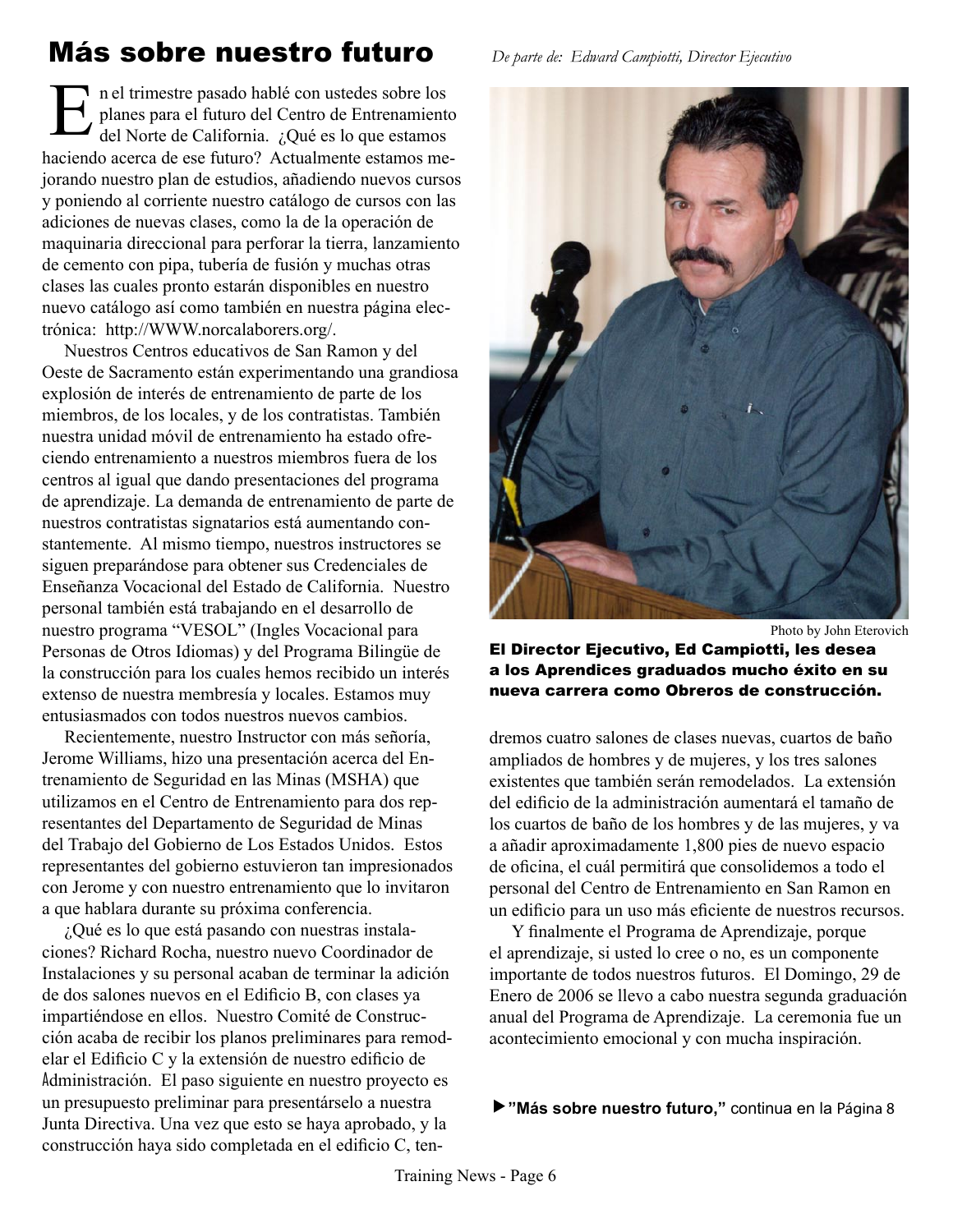#### TERENCE J. O'SULLIVAN LABORERS' TRAINING CENTER Schedule of Courses, WEST SACRAMENTO CAMPUS (Horario de Clases) April 3 through June 30, 2006

| <b>COURSES</b>                                                                                                                                                                                                                                                                          | <b>DATES</b>                                                                                                                               | <b>LENGTH</b>                                                                                      | <b>PREREQUISITE</b>                                                                                                              |
|-----------------------------------------------------------------------------------------------------------------------------------------------------------------------------------------------------------------------------------------------------------------------------------------|--------------------------------------------------------------------------------------------------------------------------------------------|----------------------------------------------------------------------------------------------------|----------------------------------------------------------------------------------------------------------------------------------|
| <b>APPRENTICESHIP</b>                                                                                                                                                                                                                                                                   |                                                                                                                                            |                                                                                                    |                                                                                                                                  |
| Apprenticeship Follow-Up<br>Apprenticeship Initial<br>Apprenticeship Initial<br>Apprenticeship Initial                                                                                                                                                                                  | April 3 - April 14<br>April 10 - April 28<br>May 8 - May 26<br>June 19 - July 7                                                            | 2 Weeks<br>3 Weeks<br>3 Weeks<br>3 Weeks                                                           | <b>Registered Apprentices</b><br><b>Registered Apprentices</b><br><b>Registered Apprentices</b><br><b>Registered Apprentices</b> |
| <b>CONSTRUCTION</b>                                                                                                                                                                                                                                                                     |                                                                                                                                            |                                                                                                    |                                                                                                                                  |
| <b>Concrete Coring &amp; Saw Cutting</b><br><b>Concrete Coring &amp; Saw Cutting</b><br><b>Concrete Techniques</b><br><b>Pipe Laying Techniques</b>                                                                                                                                     | April 4 - April 5<br>May 30 - May 31<br>May 1 - May 5<br>June 26 - June 30                                                                 | 2 Days<br>2 Days<br>1 Week<br>1 Week                                                               | N/A<br>N/A<br>N/A<br>N/A                                                                                                         |
| <b>EQUIPMENT</b>                                                                                                                                                                                                                                                                        |                                                                                                                                            |                                                                                                    |                                                                                                                                  |
| <b>Aerial Work Platform</b><br><b>Aerial Work Platform</b><br><b>Forklift Certification (Advanced)</b><br><b>Forklift Certification (Beginner)</b><br>Skid-Steer Loader (Advanced)<br>Skid-Steer Loader (Advanced)                                                                      | April 6<br><b>May 25</b><br>May 23<br>June 12 - June 16<br>May 22<br>June 1                                                                | 1 Day<br>1 Day<br>1 Day<br>1 Week<br>1 Day<br>1 Day                                                | N/A<br>N/A<br><b>Experience Required</b><br>N/A<br><b>Experience Required</b><br><b>Experience Required</b>                      |
| <b>SAFETY</b>                                                                                                                                                                                                                                                                           |                                                                                                                                            |                                                                                                    |                                                                                                                                  |
| First Aid/ CPR<br>First Aid/ CPR<br><b>Flagging Certification</b><br><b>Flagging Certification</b><br><b>Flagging Certification</b><br><b>OSHA 10-Hour Orientation</b><br><b>OSHA 10-Hour Orientation</b><br><b>Traffic Control</b><br><b>Traffic Control</b><br><b>Traffic Control</b> | April 18<br>May 30<br>April 7 & April 20<br>May 10 & May 26<br>June 2<br>May 11 - May 12<br>June 1 - June 2<br>April 19<br>May 9<br>May 31 | 1 Day<br>1 Day<br>1 Day Each<br>1 Day Each<br>1 Day<br>2 Days<br>2 Days<br>1 Day<br>1 Day<br>1 Day | N/A<br>N/A<br>N/A<br>N/A<br>N/A<br>N/A<br>N/A<br>N/A<br>N/A<br>N/A                                                               |
| <b>WELDING</b>                                                                                                                                                                                                                                                                          |                                                                                                                                            |                                                                                                    |                                                                                                                                  |
| Oxy Torch Cutting<br>Oxy Torch Cutting<br>Oxy Torch Cutting                                                                                                                                                                                                                             | April 3<br>April 21<br>May 24                                                                                                              | 1 Day<br>1 Day<br>1 Day                                                                            | N/A<br>N/A<br>N/A                                                                                                                |

**IMPORTANT REMINDER:** Please note that our class hours have changed. Registration for all courses is from 6:00 to 7:00 AM the first day of classes. After the first day, classes begin promptly at 6:30 AM and are conducted from 6:30 AM to 3:00 PM. Those arriving late will NOT be accepted. **RECORDATORIO IMPORTANTE:** Les queremos informar que nuestro horario de clases de entrenamiento ha cambiado. La registración el primer dia de clases se va a conducir de las 6:00 a las 7:00 de la mañana. Despues del primer dia, las clases empezarán puntualmente a las 6:30 de la mañana y terminarán a las 3:00 de la tarde. Las personas que lleguen tarde no serán aceptadas. Si ustedes tienen alguna pregunta acerca del contenido de éste boletín, por favor comuniquense con su Local o con el Centro de entrenamiento.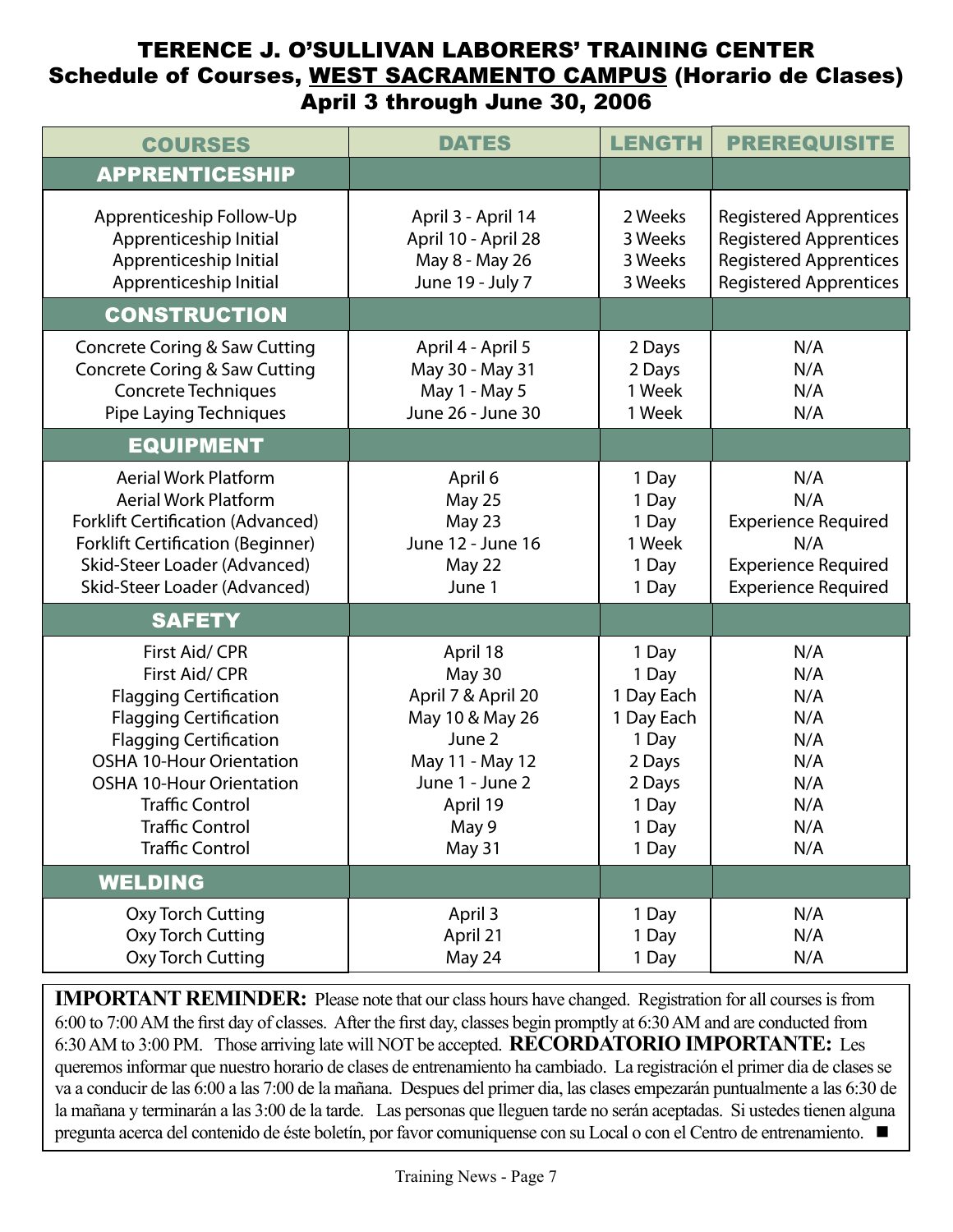#### Continuación de "**Más sobre nuestro futuro**," de la página 6

Cuando los Aprendices graduados expresaron públicamente sus sentimientos y gratitud al Centro de Entrenamiento, llego un momento donde se observó en ésta casa del Obrero a personas con lágrimas en los ojos. Se hizo claramente saber que los instructores y el personal del Centro de Entrenamiento les demostraron a los aprendices con corazón y alma verdadera que es lo que significa ser parte de ésta familia de Unión. Durante ésta ceremonia conmemoramos a nuestros futuros líderes de nuestra industria y el futuro de la unión de los obreros de construcción.

El Centro de Entrenamiento de los Obreros de Construcción del Norte de California está constantemente progresando. Estamos creciendo y estamos mejorando. Durante éste proceso vamos inevitablemente a experimentar tropiezos. Sin embargo, el personal y yo estamos confiados en superar cualquier obstáculo. Nuestro deseo es proporcionar el mejor entrenamiento posible en un centro moderno para el beneficio del Obrero del Norte de California. ■ Translated by: Chave Groh

### Mobile Training Unit Available

The Mobile Training Unit is available to signatory contractors and Local Unions in Northern California. This state-of-the-art portable classroom can be brought to your Local Union office, construction site or anywhere else that training for Union Laborers is needed. Most training classes offered through the Mobile Training Unit are one-day, eight-hour classes. The Northern California Laborers' Training Center provides the instructor(s), course materials and equipment. Certificates of completion for trainees who successfully complete their classes are mailed directly to the trainee or their employer/Local Union within one week. Contact Training Director Vic Macias at the Laborers' Training Center to arrange off-site training. He can be reached at (925) 828-2513 or via e-mail at: vmacias@norcalaborers.org.

| <b>BOARD OF TRUSTEES</b><br><b>LABORERS' TRAINING AND RETRAINING TRUST FUND</b><br><b>FOR NORTHERN CALIFORNIA</b> |                                               |  |  |
|-------------------------------------------------------------------------------------------------------------------|-----------------------------------------------|--|--|
| <b>Employee Trustees</b>                                                                                          | <b>Employer Trustees</b>                      |  |  |
| Chairman                                                                                                          | Co-Chairman                                   |  |  |
| José A. Moreno                                                                                                    | <b>Gil Crosthwaite</b>                        |  |  |
| Northern California District Council                                                                              | <b>Associated General Contractors</b>         |  |  |
| of Laborers                                                                                                       | A. Teichert & Son, Inc.                       |  |  |
| Ray Recinos                                                                                                       | Dan Breeding                                  |  |  |
| Laborers' International Union                                                                                     | <b>Construction Employers' Association</b>    |  |  |
| Local 73                                                                                                          | Toeniskoetter & Breeding, Inc.                |  |  |
| Mike Muesing                                                                                                      | <b>Mike Feuz</b>                              |  |  |
| Laborers' International Union                                                                                     | <b>Associated General Contractors</b>         |  |  |
| Local 294                                                                                                         | John F. Otto, Inc.                            |  |  |
| <b>Ron Puls</b>                                                                                                   | <b>Robert Chrisp</b>                          |  |  |
| Laborers' International Union                                                                                     | <b>Engineering Utility Contractors Assoc.</b> |  |  |
| Local 326                                                                                                         | Chrisp Company                                |  |  |
| Doyle Radford                                                                                                     | Sue Weiler-Doke                               |  |  |
| Laborers' International Union                                                                                     | <b>Associated General Contractors</b>         |  |  |
| Local 185                                                                                                         | Kiewit Pacific                                |  |  |
| Training News - Page 8                                                                                            |                                               |  |  |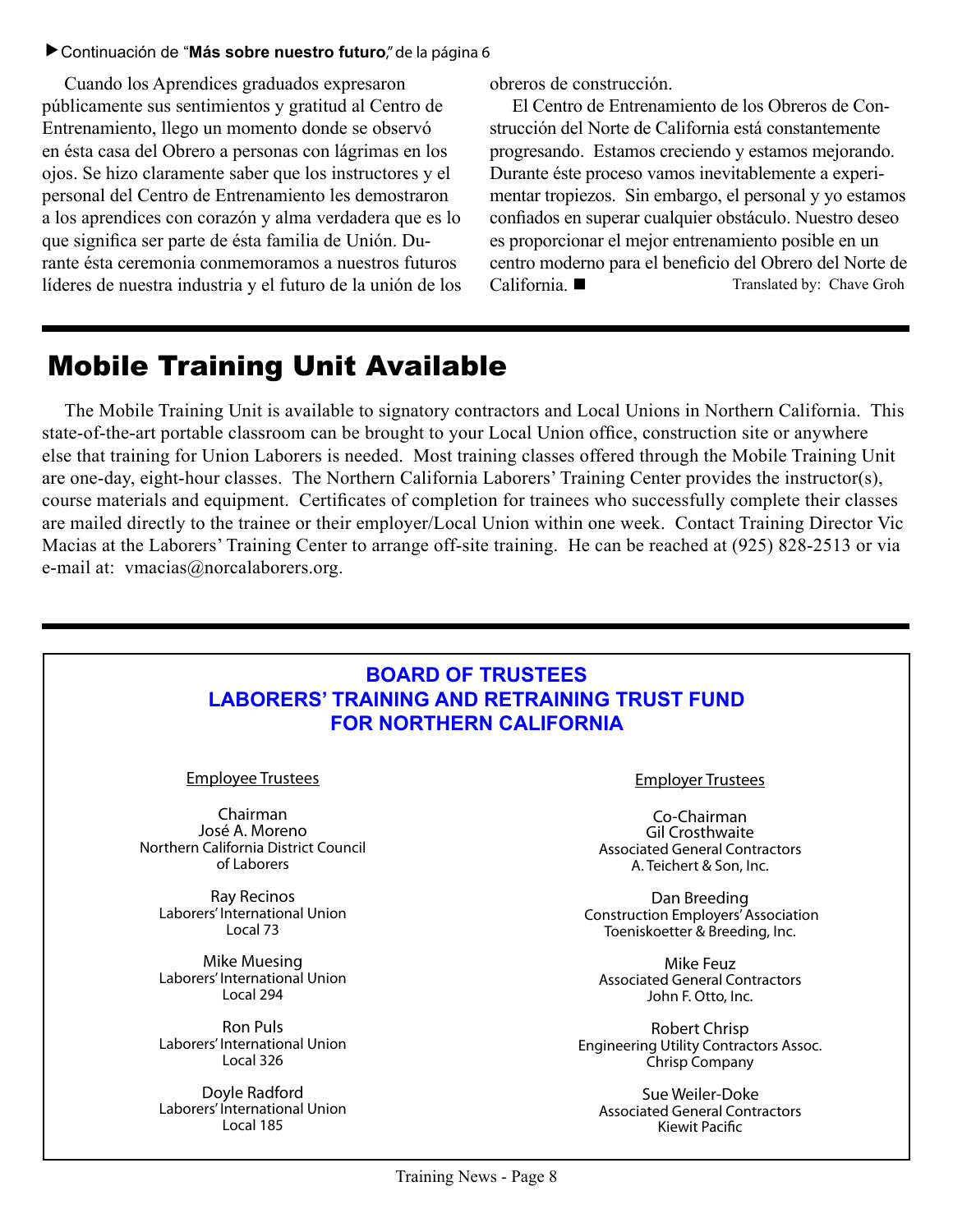# Apprenticeship graduation ceremony draws big crowd

 n January 29th, the Northern California Laborers' Apprenticeship Program graduated its largest class to date. Over 150 guests watched and cheered as 60 graduates marked their passage from apprentice to journey worker. Jeff Armstrong, Director of the Apprenticeship Program, started the ceremony by challenging anyone to think that this ceremony wasn't a big deal. One look around the crowded dining hall would prove that it was. O

In front of the many union representatives in the audience, the graduates received a commemorative belt buckle and a certificate of completion that Director Armstrong referred to as "certificates of excellence." "Not everyone who starts the Program



Photo by John Eterovich

Director of Apprenticeship Jeff Armstrong welcomes everyone in attendance at the 2nd, annual Apprenticeship Graduation in Northern California in January 2006.

completes it," the Director continued, "It takes more than just skill – it also takes both commitment and heart"

On hand to congratulate the graduates was José Moreno, Business Manager of the Northern California District Council of Laborers and Chairman of the Joint Apprenticeship and Training Committee. Moreno reminded the graduates of what they have accomplished and praised them on their achievement.

When Ed Campiotti, Executive Director of the Laborers' Training Center, addressed the graduates he challenged all of them to continue their education by returning to the Center for additional training. "You're not done," he exclaimed, "I expect to see all of you back here some day."

Bill Duke, Assistant Director of Laborers-AGC, spoke about the increased opportunities that await the recent



Photo by John Eterovich Laborers-AGC Assistant Director Bill Duke praised the graduates for their commitment to the Apprenticeship program.

graduates. He also mentioned how studies show that apprenticeship program graduates work more hours per year and have a better chance of reaching supervisory roles such as lead man and foreman than those who do not graduate from such a program.

Also on hand to praise the graduating class was Division of Apprenticeship Standards Senior Consultant, Victor Aguirre. Mr. Aguirre detailed the State's role as a partner in apprenticeship and congratulated the class for a job well done.

The most entertaining and emotional part of the ceremony occurred when the graduates were invited to speak and share their experiences with the attendees. Some of the graduates took a turn at the podium and had the audience laughing at some of the stories while other speakers (along with audience members) fought back tears as they recounted how the Program gave them direction and changed their lives for the better.

Always a crowd pleaser, Senior Instructor Jerome Williams spoke directly from the heart as he described how important this day was to him. He spoke on behalf of all the instructors as he told

#### See **"Graduation draws big crowd,"** Page 10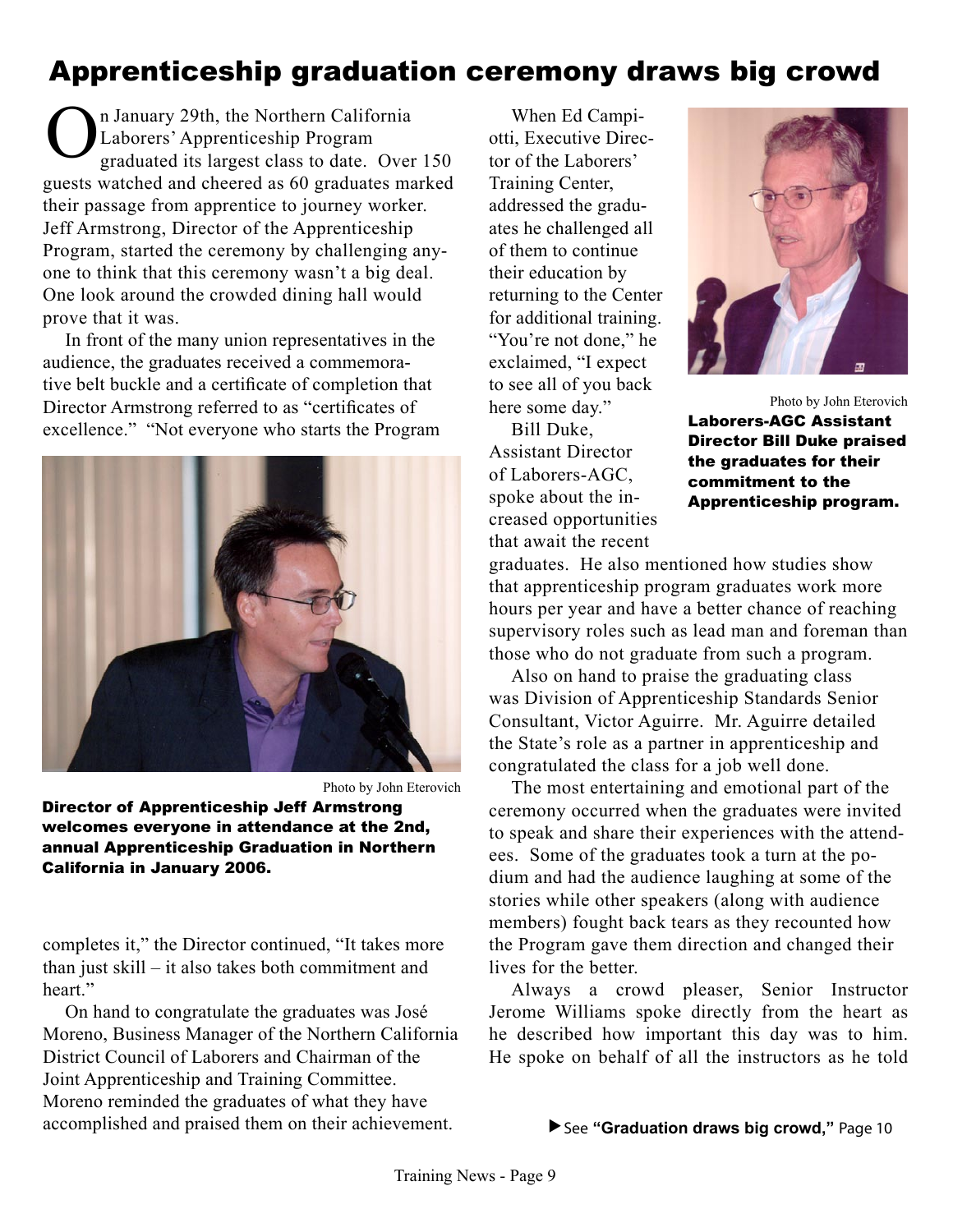#### **"Graduation draws big crowd**," From Page 9

the graduates how they were "giving back" to him by completing the Program. "Being an instructor is more than just training," Williams continued, "We're touching hearts." For that, he received a much deserved standing ovation from the entire class.

All of us who work as part of the Laborers' Training Center wish each and every one of the graduates continued success as our newest journey workers. We hope that one day you will take an apprentice under your wing and provide the guidance and support he or she will need to one day make it as a proud journey worker in a proud organization.

Photo by John Eterovich Senior Instructor Jerome Williams (Right) speaks to the graduates from the heart during the Apprenticeship **Graduation** Ceremony.





Photo by John Eterovich **Photo by John Eterovich** Photo by John Eterovich

Marian Nishimura receives her "Certificate of Excellence" from Apprenticeship Director, Jeff Armstrong, , as Chairman José Moreno (Left) applauds.



Photo by John Eterovich

Apprentice graduate Mark Curfman shows off his "Certificate of Excellence."



The Apprenticeship office staff received a special thanks for their hard work and commitment (L to R, Lisa Aguilar, Adrianna Blanco & Jennifer Colón).



Local 324 Field Representative Willie Hicks (center) congratulates graduates Jeremy Smith and Leonard Jack.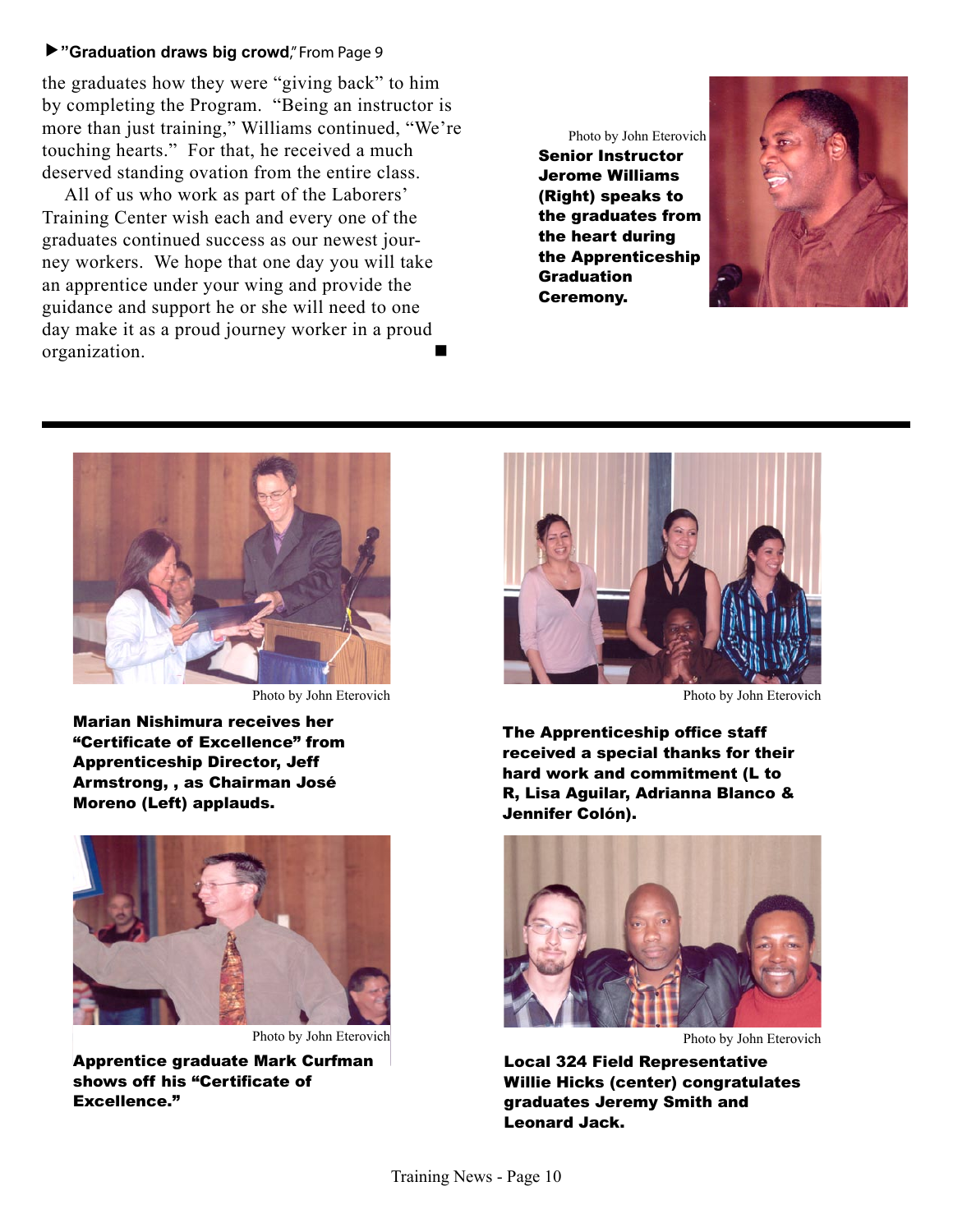# La Ceremonia de Graduación Del Aprendizaje Atrae Una Multitud de Personas

 l Programa De Aprendizaje de los Obreros Del Norte De California graduó su clase más grande el Día 29 de Enero del 2006. Más de 150 huéspedes presentes aplaudieron con alegría mientras que 60 graduados marcaron su graduación de Aprendiz a Obrero de Construcción. Jeff Armstrong, Director del Programa de Aprendizaje, comenzó la ceremonia retando a cualquier persona en pensar que esta ceremonia no era un evento muy grande. Una sola mirada alrededor del Centro de Entrenamiento comprobó que este era un evento muy importante. E

Enfrente de muchos representantes de unión en la audiencia, los graduados recibieron una hebilla conmemorativa y un Certificado de Graduación de su Programa, de los cuales el Director Armstrong se refirió como "Certificados De Excelencia." "No todas



Fotografía tomada por John Eterovich Los Obreros miembros de la Union en su ceremonia de graduación del Programa de Aprendizaje del Norte de California el día 29 de Enero del año 2006.

las personas que comienzan el programa lo terminan," el Director continuó, "no únicamente se toma habilidad – pero también se requiere obligación y determinación."

El Señor José Moreno, Manejador de Negocios del Distrito del Concilio del Norte de California y Presidente del Comité de Entrenamiento y Programa de Aprendizaje estuvo presente para felicitar a los graduados. El Señor Moreno elogió y felicitó a los graduados por lo que han logrado.



Fotografía tomada por John Eterovich

El Director del Programa de Aprendizaje Jeff Armstrong le otorga con gusto su "certificado de excellencia" a Eriberto Gomez, un nuevo Obrero graduado del Programa de Aprendizaje.

Entrenamiento Ed Campiotti se dirigió a los graduados, les pidió a todos que regresaran al Centro de Entrenamiento a tomar clases adicionales. El exclamó, "ustedes todavía no terminan," "algún día espero verlos a todos regresar."

Bill Duke, el Director Auxiliar de los Trabajadores-AGC, habló acerca de todas las oportunidades que les espera a los graduados recientes. También el mencionó como el estudio demuestra que los que se gradúan del Programa de Aprendizaje trabajan mas horas por año y tienen mas oportunidades de ser promovidos a supervisores que los que no se gradúan del programa.

También estuvo presente para felicitar a la clase de graduación el Representante de la División Estatal de los Estándares del Aprendizaje el Señor Victor Aguirre. El Señor Aguirre detalló el papel del Estado de California como socio del Programa de Aprendizaje y felicitó a la clase graduada por un trabajo bien hecho.

La parte más interesante y emocional de la ceremonia ocurrió cuando se invitó a los graduados a que compartieran sus experiencias con los asistentes. Algunos de los graduados tomaron turno en el podium y tenían a los asistentes riendose de sus historias mientras que otros graduados (junto con personas en la audiencia) lucharon

"Ceremonia de Graduacion" continua en la página 12

Cuando el Director Ejecutivo del Centro de